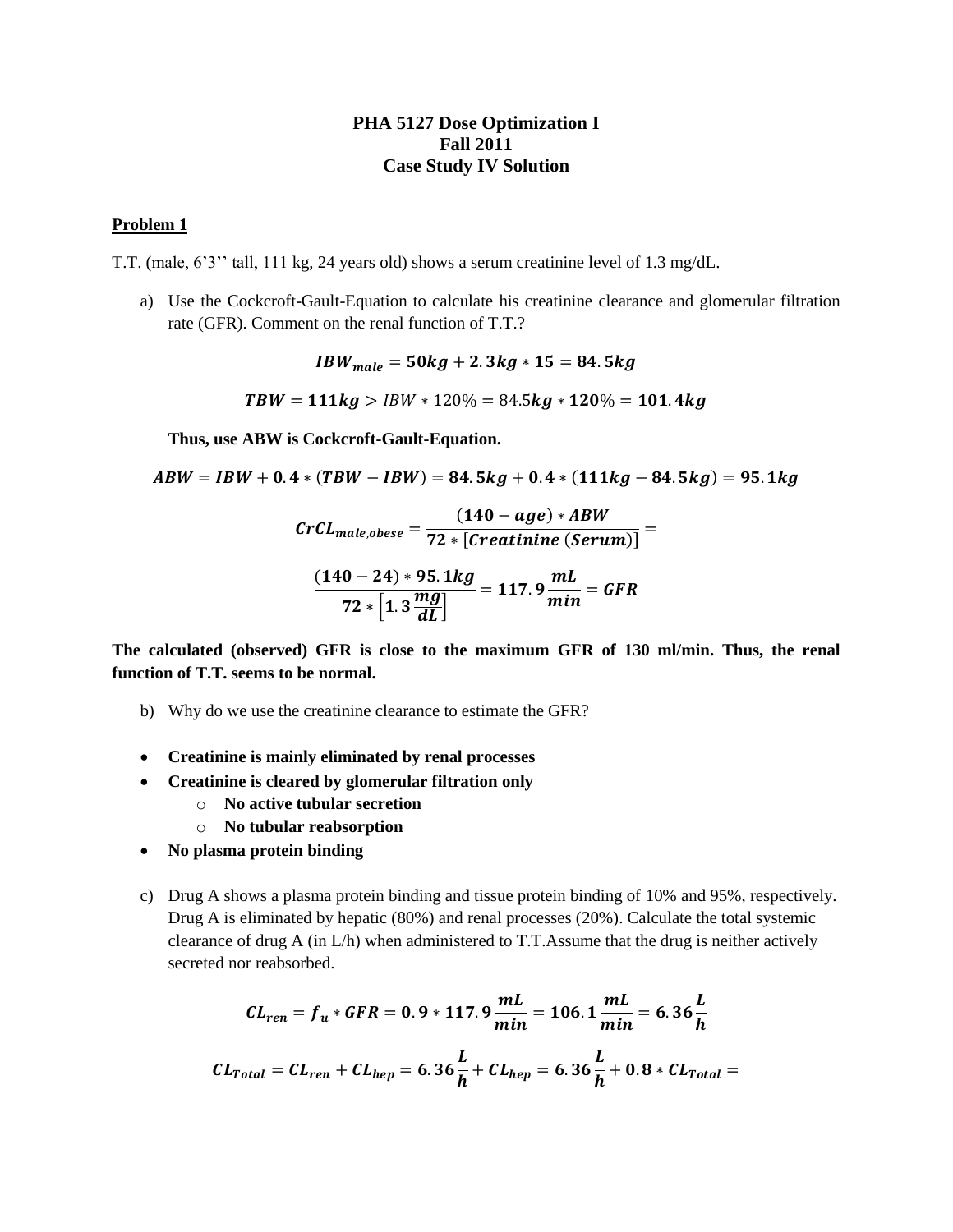$$
CL_{Total}(1 - 0.8) = 6.36 \frac{L}{h}
$$

$$
CL_{Total} = \frac{6.36 \frac{L}{h}}{0.2} = 31.8 \frac{L}{h}
$$

d) Graph the plasma-concentration time profile for the first 24 hours when 1000mg of drug A are administered to T.T. via an IV bolus injection. Assume that the drug is immediately distributed throughout the body, crosses membranes easily, and that all elimination processes are first-order processes.

$$
Vd = 3L + 38L * \frac{f_u}{f_{u,T}} = 3L + 38L * \frac{0.9}{0.05} = 687L
$$

$$
k_e = \frac{31.8 \frac{L}{h}}{687L} = 0.0463 \frac{1}{h}
$$

$$
C(t) = \frac{Dose}{VD} * e^{-k_e * t} = \frac{1000mg}{687L} * e^{-0.0463 * t}
$$



## **Problem 2**

Which properties does a drug need to have in order to demonstrate the following? Explain briefly.

- a) Active tubular secretion
- b) Glomerula secretion
- c) Passive tubular reabsorption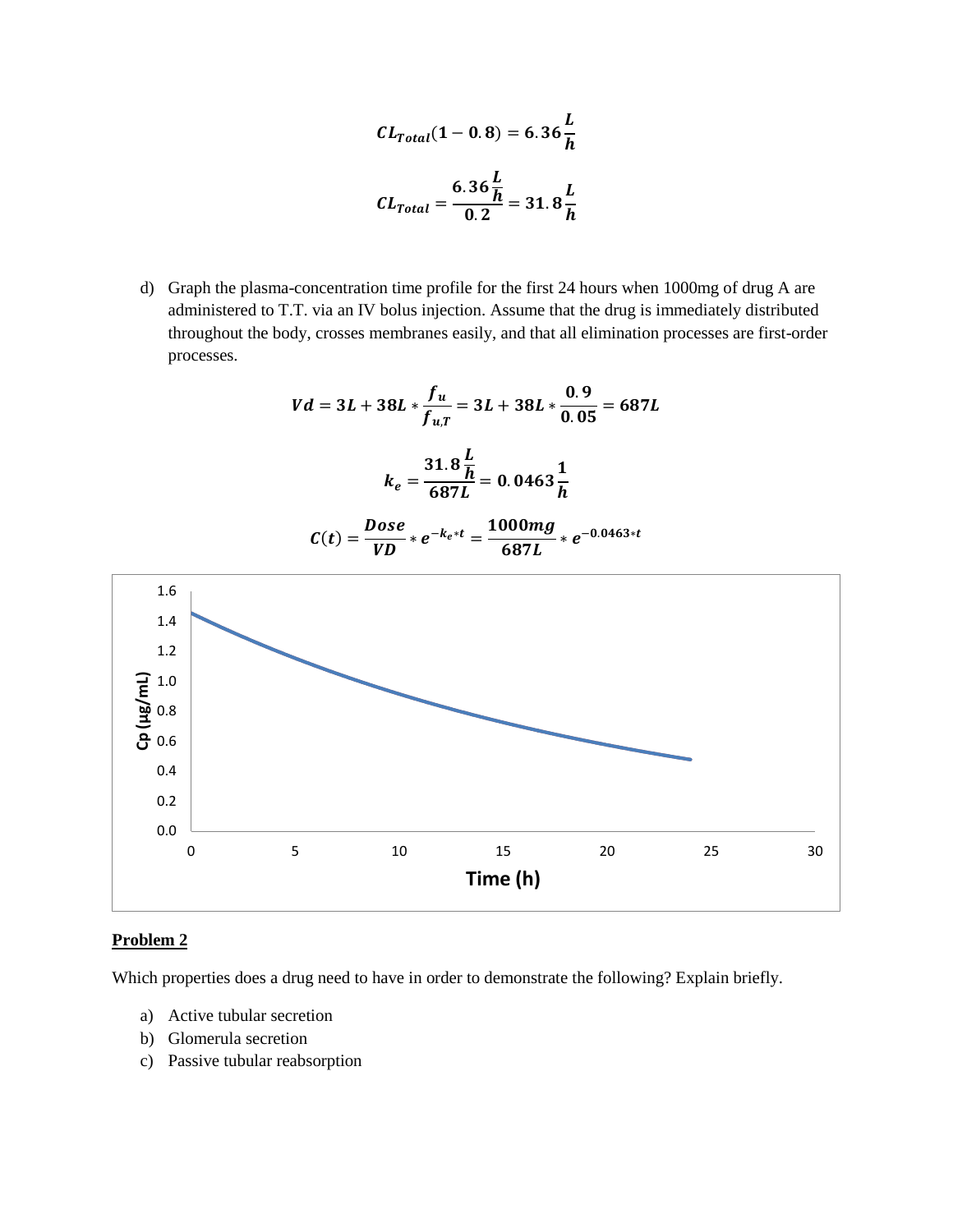**Active tubular secretion**: As active transporters are mainly anionic or cationic transporters, drugs which are actively secreted must be bases or acids.

**Glomerula filtration**: Drugs which are filtrated must fall below a certain molecular weight size. I.e. proteins are not filtrated in the glomerulus because of their large molecular weight.

**Passive tubular reabsorption**: Neutral lipophilic drugs are reabsorbed easily. Passive tubular reabsorption of bases or acids depends on the pH of the urine. Hydrophilic drugs tend not be reabsorbed extensively.

## **Problem 3**

Assume that drug B is only cleared by metabolism processes. For a fixed VD, sketch graphs describing the relationship between the following PK metrics for a) non-saturable metabolism enzymes (linear PK) and b) saturable metabolism enzymes (non-linear PK).

- I. dX/dt (elimination rate) vs. C (plasma concentration)
- II. CL vs. Dose
- III. AUC vs. Dose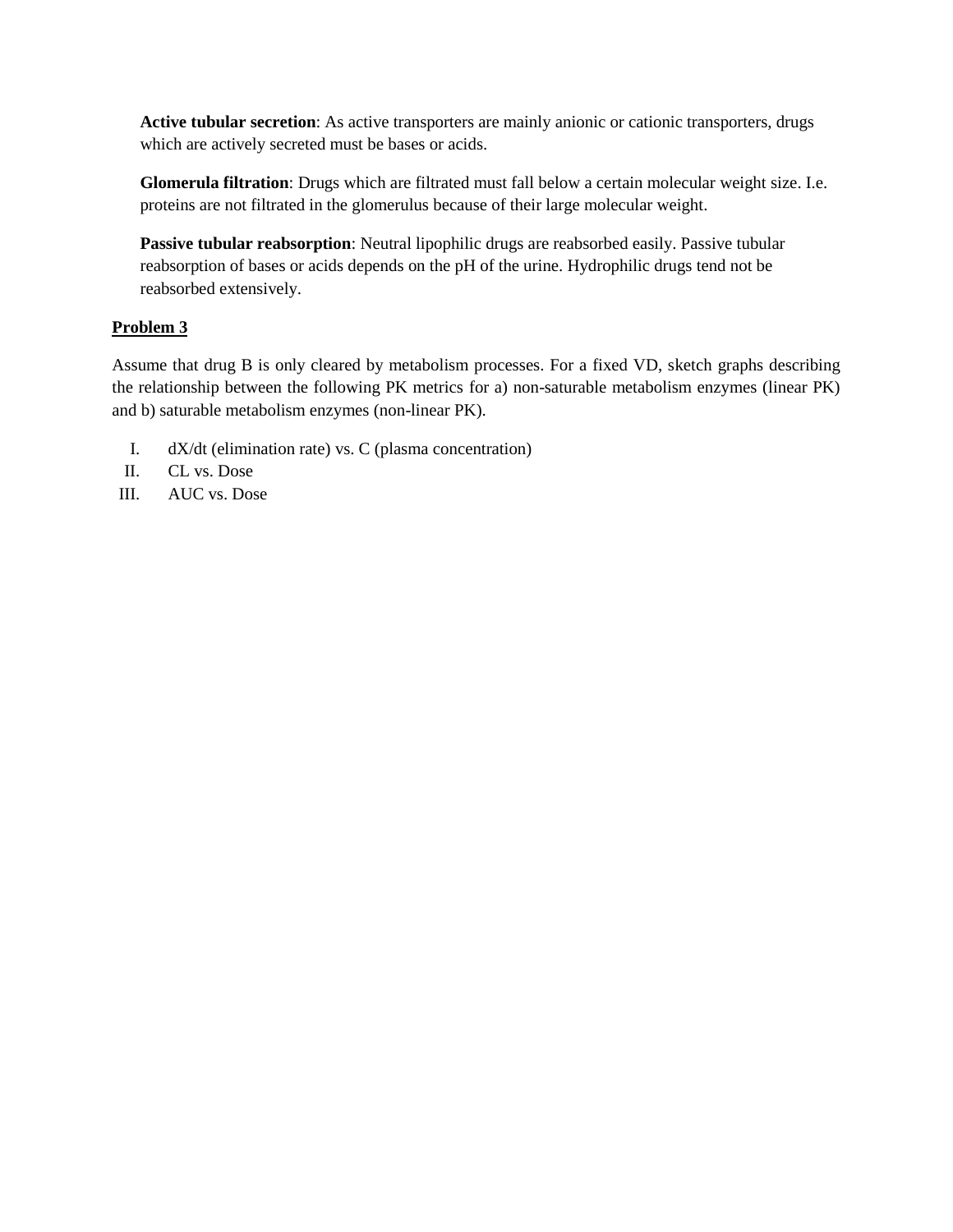